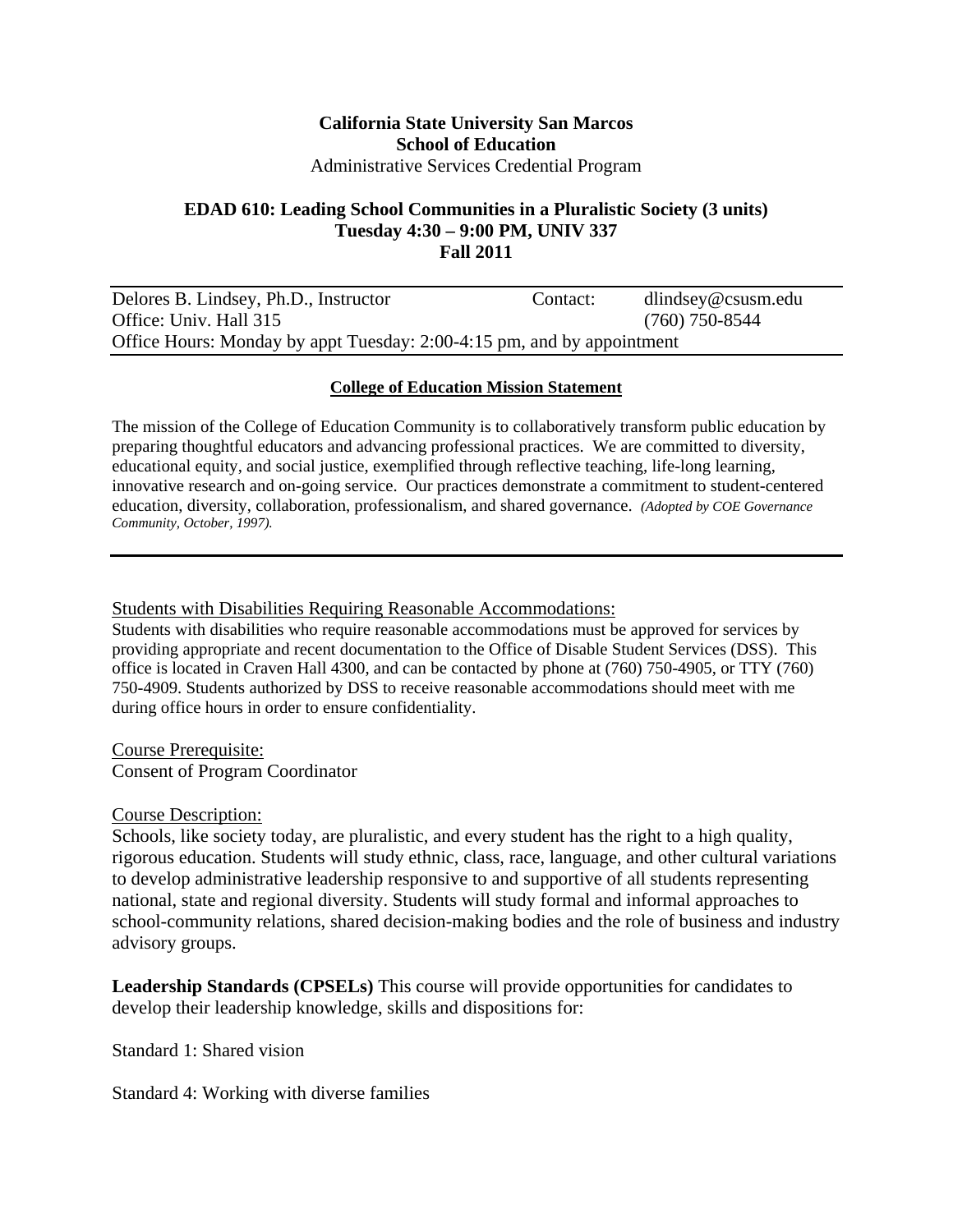Standard 5: Personal ethics and leadership capacity

#### **Standards for CALIFORNIA TEACHERS OF ENGLISH LEARNERS (CTEL)**

Standard 9: Culture and Cultural Diversity and Their Relationship to Academic Achievement

Standard 10: Culturally Inclusive Instruction

#### **The course will assist administrative candidates to:**

- 1. Develop a comprehensive knowledge of socio-political-cultural variations effecting leadership, administrative and managerial practices in the public school.
- 2. Develop a personal vision for culturally proficient leadership.
- 3. Develop formal and informal approaches to effectively lead and manage schoolcommunity relations for the improvement of public education.
- 4. Understand and use a variety of decision-making methods, focusing on shared decision-making, always with the students in mind.
- 5. Work with various interest groups including business, industry and advisory groups.

#### Course Objectives:

Upon completion of the course, the candidate will know, understand, and have practice in effective leadership practices regarding:

- Community-school relations
- Principles of public relations
- Community relations and interactions with diverse racial-ethnic, socioeconomic, political and occupational individuals and groups
- Concepts, policies and procedures ensuring access and equity for all students to high quality education and integrated services
- Techniques and procedures for working with community agencies, school site councils and other quasi-governing bodies
- Communication modes, models, policies and effects of communication on stakeholders
- Means of identifying and working with community influence groups
- Identifying the roles of the school, parents and other care-givers, with the community in the educational process
- Uses of technology relating to school communities

#### Teaching/ Learning Philosophy:

Effective learning uses all modalities. As such, we will be teachers, students and mentors. We will use a variety of approaches including reading, reflection, discussion, presenting, simulation, and analyzing case studies. Each class member must be committed to active participation and to ensuring the engagement of all class members.

#### Required Reading:

 *Introduction to Education Leadership & Organizational Behavior: Theory into Practice*  2<sup>nd</sup> edition. Patti L. Chance, Eye on Education:NY. 2009.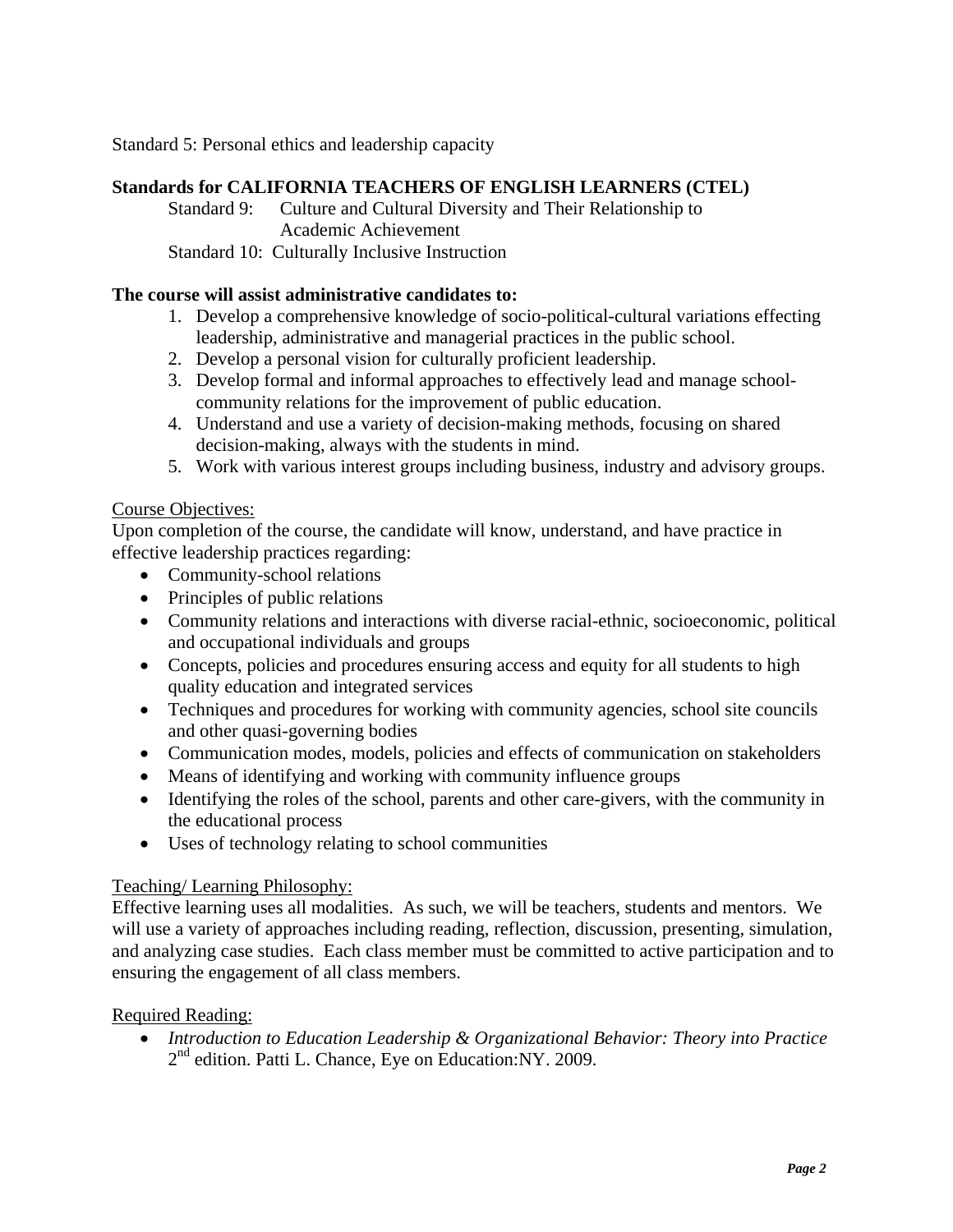- *Culturally Proficient Learning Communities: Confronting Inequities through Collaborative Curiosity.* Delores B. Lindsey, Linda D. Jungwirth, Jarvis V.N.C. Pahl, and Randall B. Lindsey. Corwin: CA. 2009.
- Each student will select a book on leaders and/or leadership to read and review.
- Articles as selected and assigned by instructor

### Authorization to Teach English Learners:

This credential program has been specifically designed to prepare teachers for the diversity of languages often encountered in California public school classrooms. The authorization to teach English learners is partially met through the infusion of content and experiences within the credential program, as well as additional coursework. Students who successfully complete this program receive partial fulfillment of a credential to teach English learners. *(Approved by CCTC in SB 2042 Program Standards, August 02)* 

#### Attendance Policy of the School of Education:

Due to the dynamic and interactive nature of this course, you are expected to attend all classes and participate actively. At a minimum, you must attend more than 80% of class time, or may not receive a passing grade for the course at the discretion of the instructor. If, for any reasons, you miss two class sessions or are late (or leave early) more than three sessions, you cannot receive a grade of "A". Should you have extenuating circumstances, contact the instructor as soon as possible to make appropriate arrangements.

#### All university writing requirement:

In keeping with All-University Writing Requirement, all courses must have a writing component of at least 2,500 words. This will be met through written reactions, draft and final papers, reports and reflections related to assignments.

#### Electronic Communication Protocol:

Electronic correspondence is a part of your professional interactions. Students are expected their CSUSM email accounts and/or moodle sites weekly or as necessary for assignments and announcements. If you need to contact the instructor, e-mail is often the easiest way to do so. It is my intention to respond to all received e-mails in a timely manner. Please be reminded that email and on-line discussions are a very specific form of communication, with their own nuances and etiquette. For instance, electronic messages sent in all upper case (or lower case) letters, major typos, or slang, often communicate more than the sender originally intended. With that said, please be mindful of all e-mail and on-line discussion messages you send to your colleagues, to faculty members in the School of Education, or to persons within the greater educational community. All electronic messages should be crafted with professionalism and care.

#### CSUSM Academic Honesty Policy:

"Students will be expected to adhere to standards of academic honesty and integrity, as outlined in the Student Academic Honesty Policy. All written work and oral presentation assignments must be original work. All ideas/materials that are borrowed from other sources must have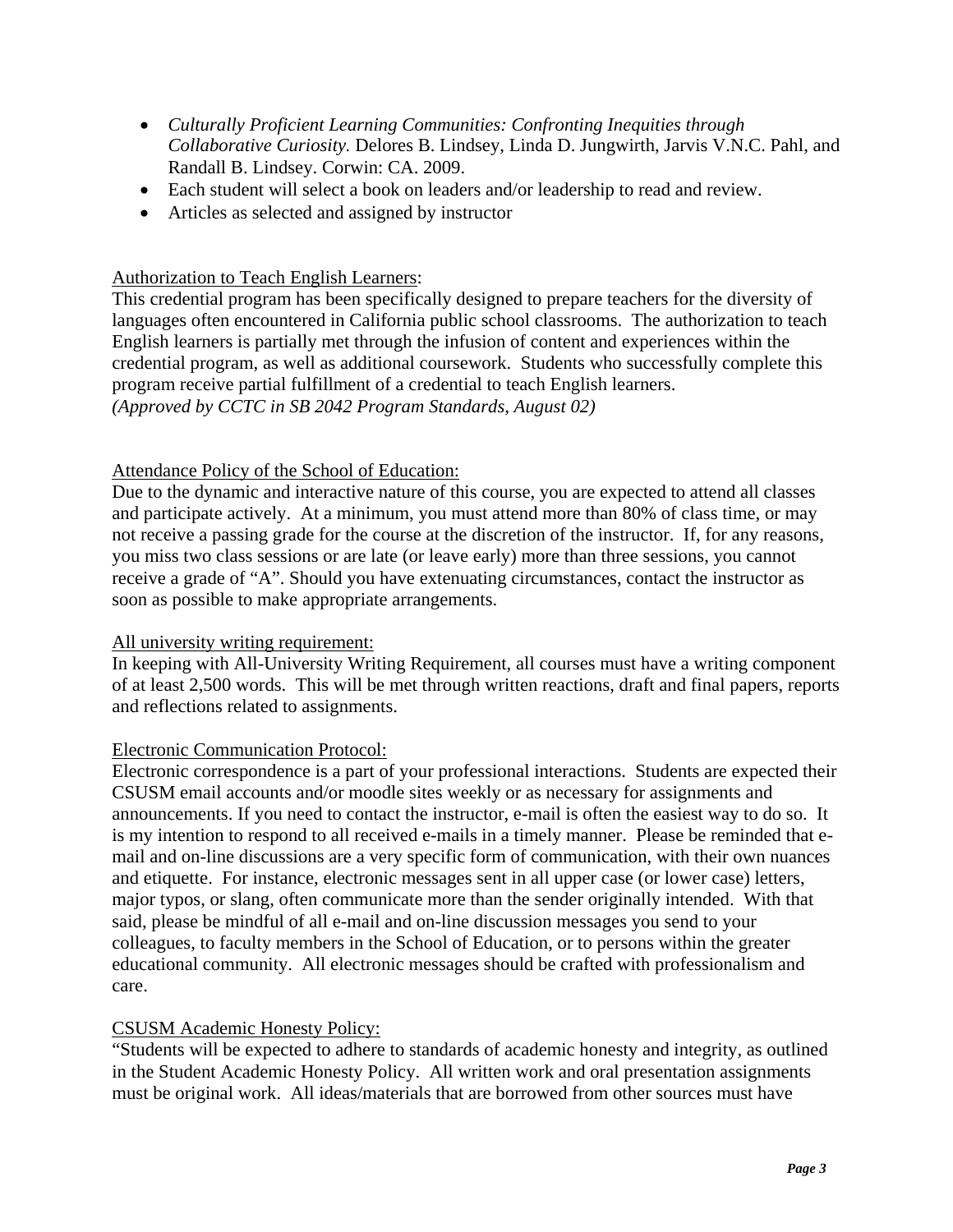appropriate references to the original sources. Any quoted material should give credit to the source and be punctuated with quotation marks.

Students are responsible for honest completion of their work including examinations. There will be no tolerance for infractions. If you believe there has been an infraction by someone in the class, please bring it to the instructor's attention. The instructor reserves the right to discipline any student for academic dishonesty in accordance with the general rules and regulations of the university. Disciplinary action may include the lowering of grades and/or the assignment of a failing grade for an exam, assignment, or the class as a whole."

Incidents of Academic Dishonesty will be reported to the Dean of Students. Sanctions at the University level may include suspension or expulsion from the University.

#### Plagiarism:

As an educator, it is expected that each student will do his/her own work, and contribute equally to group projects and processes. Plagiarism or cheating is unacceptable under any circumstances. If you are in doubt about whether your work is paraphrased or plagiarized see the Plagiarism Prevention for Students website http://library.csusm.edu/plagiarism/index.html. If there are questions about academic honesty, please consult the University catalog.

#### Use of Technology:

Students are expected to demonstrate competency in the use of various forms of technology (i.e. word processing, electronic mail, Moodle, use of the Internet, and/or multimedia presentations). Specific requirements for course assignments with regard to technology are at the discretion of the instructor. Some assignments will be submitted and graded online.

#### Grading Policy:

The following are expectations of every student:

- Active participation in class discussions/activities.
- On time completion of all course requirements and assignments.
- Demonstration of learning, thinking, stretching, listening, reflecting.
- A high level of scholarship is expected of all students; only graduate level quality work will be accepted.
- All assignments must be completed and at a high academic level for an "A".
- Mastery of all work is encouraged and supported by edits and rewrites with permission of instructor.
- Late work will result in loss of grade points; there are no make up assignments for missed classes.

#### Guidelines for 610 Assignments and grades

#### **A. Report on Board Meeting: Grade 15 %**

 You may attend any Board meeting in any district; however, I recommend you attend a Board meeting in the district you serve unless you do so regularly. Then, I recommend you attend a meeting in another district for comparison.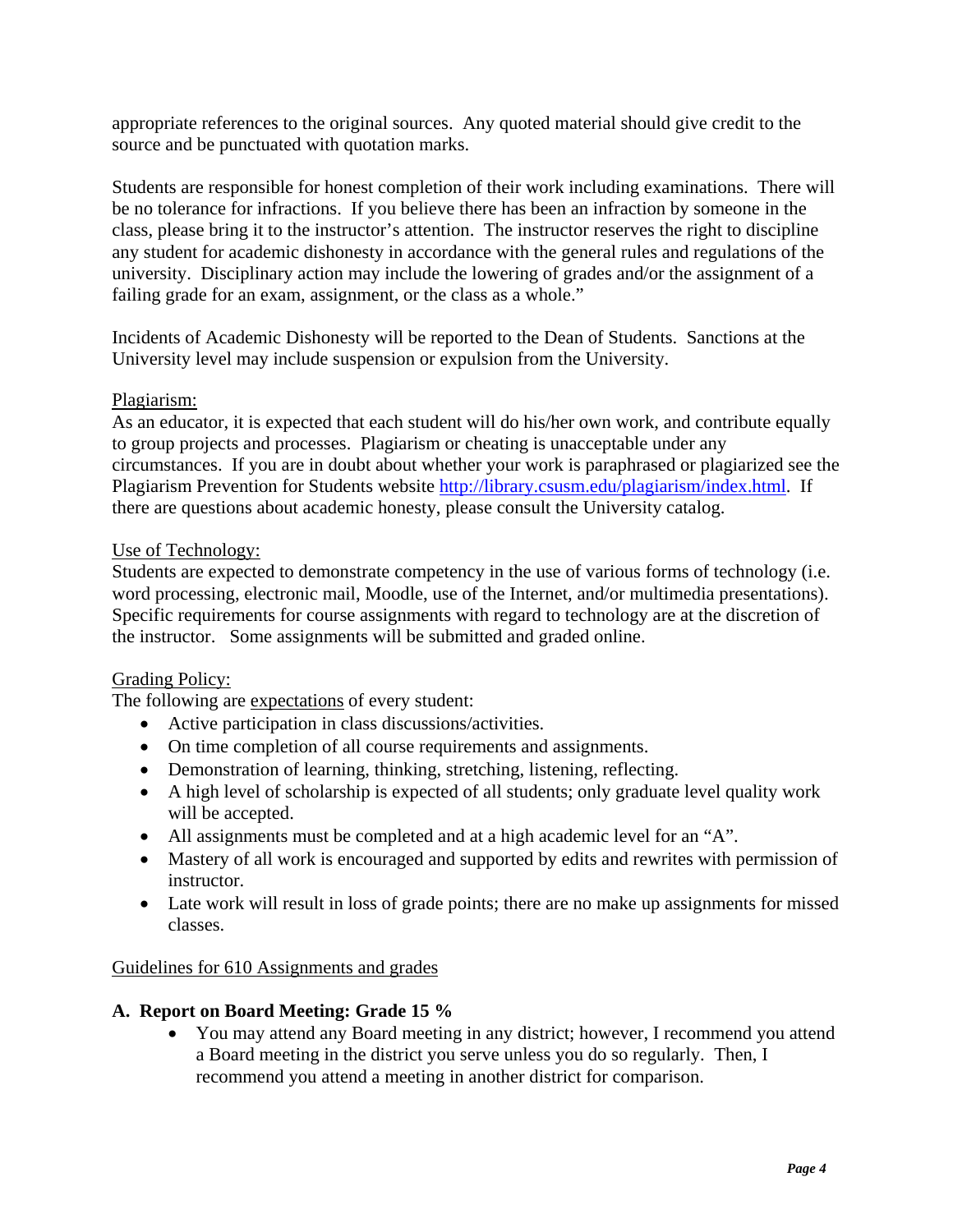- Attend the Board meeting for a minimum of 2 hours of meeting time (or length of meeting if fewer than 2 hrs) so you can observe various aspects of the meeting. Make every effort to be at the beginning of the meeting to observe any protocols among the elected officials, and between the board and staff.
- Look for and write your observations:
	- o A brief description of the meeting.
	- o Communications skills of Board members, superintendent and any staff who speaks.
	- $\circ$  Leadership skills by whoever is running the meeting (president or chair), other board members, the superintendent and the staff.
	- $\circ$  Note the involvement by the staff Is it active or passive? Do staff members other than the superintendent participate? If so, who calls on them and what do they say?
	- o Who is in the audience? Are any members of the audience involved? If so, how?
	- o What is the overall tenor of the meeting?
	- o What actions are taken?
	- $\circ$  Any other observations you notice pro or con or just an observation.
	- o What questions do you have about the process, the people, the actions, etc.
	- o Write up your observations using either narrative or bullet format.

# **B. Book Review and Oral Report: Grade 25%**

Select a book written about "leadership" in the current sense of the word. The author can be a well know celebrity-type (Coach, writer, CEO, politician, statesperson, etc) or an educational leader. I would hope this is a "new read" for you and not one of the books you are reading in Dr. Van Vooren's class. You will have an opportunity to "sign up" for the book you choose, with Instructor approval, of course. You will prepare a written book review to submit to the instructor. Bring a copy for each member of the class and a copy for the instructor. Bring a copy of your ppt to the instructor (Print 3 slides per page).

You will also give an oral report to the class.

**Written Report**: The purpose of your review is to link the reader to the leadership lesson(s) from the book to current leadership needs in education. You are also providing potential readers guidance in spending their money and committing their time to reading this book. You are providing a consumer service.

- 1. In addition to thinking about your book in this "review" way, your purpose is to glean key learnings you can share with the members of this cohort. What is in your book that could be helpful to administrators as they deal with various issues? For example, could they benefit by reading this book and for what purpose. Link the book to education leadership today!
- 2. Reviews should be written clearly (i.e., without jargon), concisely and cogently. Provide a critique of the book's merits, but please do not offer a chapter-bychapter summary of contents. If the book would or would not be particularly helpful in the hands of a superintendent, central office or site administrator, say so. And please do not use this hackneyed phrase: This book is a must-read.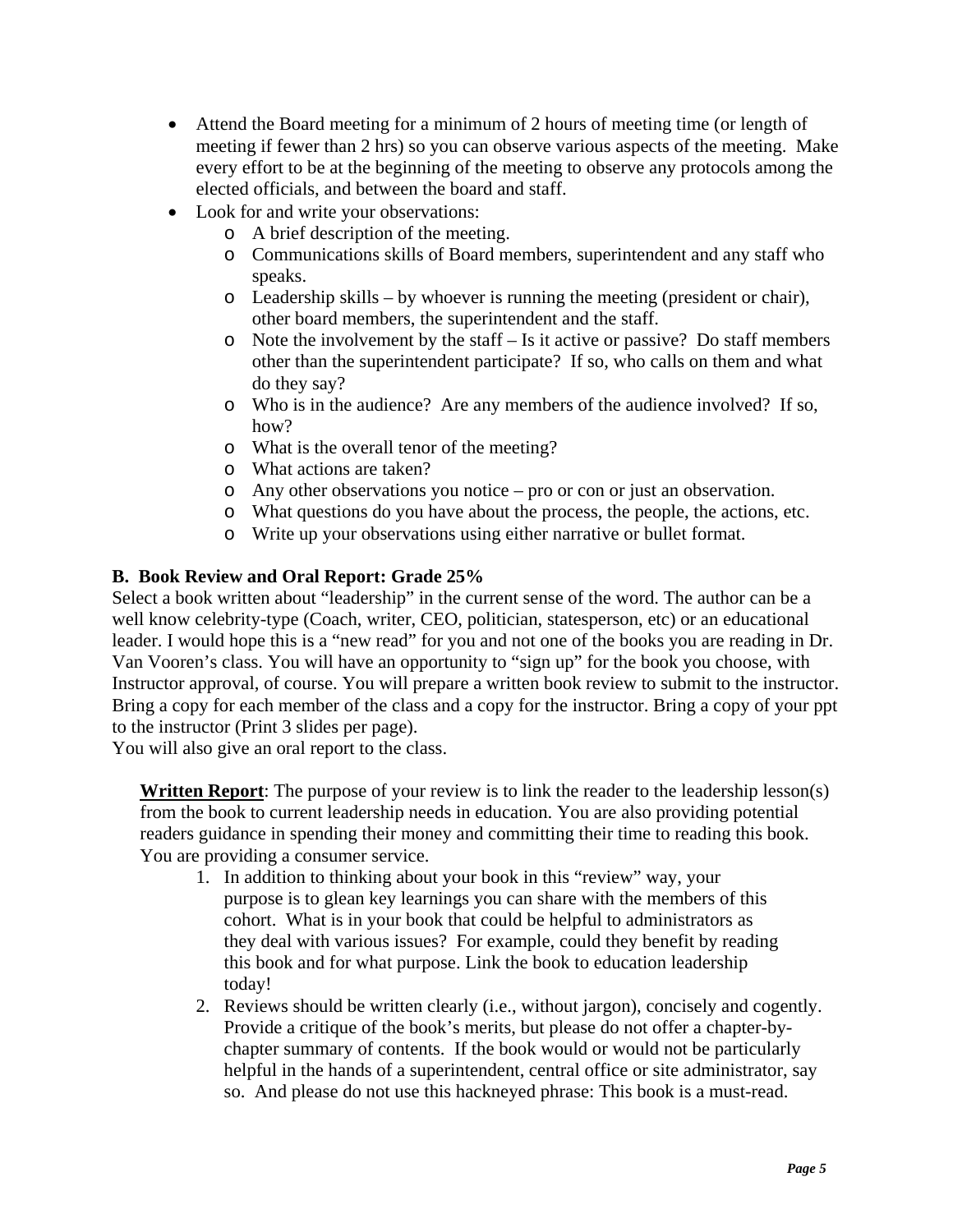- 3. Limit your review to no more than 2 pages, double-spaced (that's 6-8 paragraphs). Use 12-point, Times New Roman font.
- 4. Place your name, current position and school at the top, tight-hand margin (3) lines).
- 5. Within the first paragraph, state the book's title and mention the author's name and his or her position, if you know it.
- 6. Devote the last paragraph (in parentheses) to ordering information. List, in this order, the following: title, author, publisher, publisher's address, year of publication, number of pages, and the cost of the book in hardcover and/or soft cover, if the latter information is available to you.
- 7. Bring copies of your review (3-hole punched) for each cohort member and 1 copy for the professor. Bring a copy of the ppt for the instructor. Be sure to keep a copy for your end-of-program portfolio.
- 8. The deadline for your review is the date of your oral presentation in class; you will sign up in class for this report.

# **Oral Report**

- 1. You will have a minimum of 5 and maximum of 7 minutes to give your oral report on your book. Practice your oral presentation to stay within the 7 minutes!
- 2. Do not read your report; rather give the class a brief overall picture of the book and some of the most important ideas you learned from the book.
- 3. Refer to #1 and #2 under the written report guidelines concerning the content.
- 4. Be sure to include your recommendation of whom the book is (or is not) useful and why.
- 5. You will provide a copy of your written review for each class member and one for the instructor.
- 6. Use PowerPoint to support your presentation. Bring copy of ppt to the instructor (print 3 slides per page).

# **C. Readings: Grade 20%**

Each student will write **a one-page summary** of a journal article for class sessions # 4, 5, 6, and 7. The articles will be from professional education journals. The instructor will provide students with examples of the writing format.

# **D. Text-based discussions and Case analyses: Grade 25%**

The assigned readings, class discussions, and analyses of case studies will be on-going throughout the course. Students are expected to read, analyze and respond to the assigned cases and readings.

# **E. Context Map and Final Exercise: Grade 15%**

Context Map is an on-going assignment. The instructor will explain the final interactive class assignment using the Context Maps.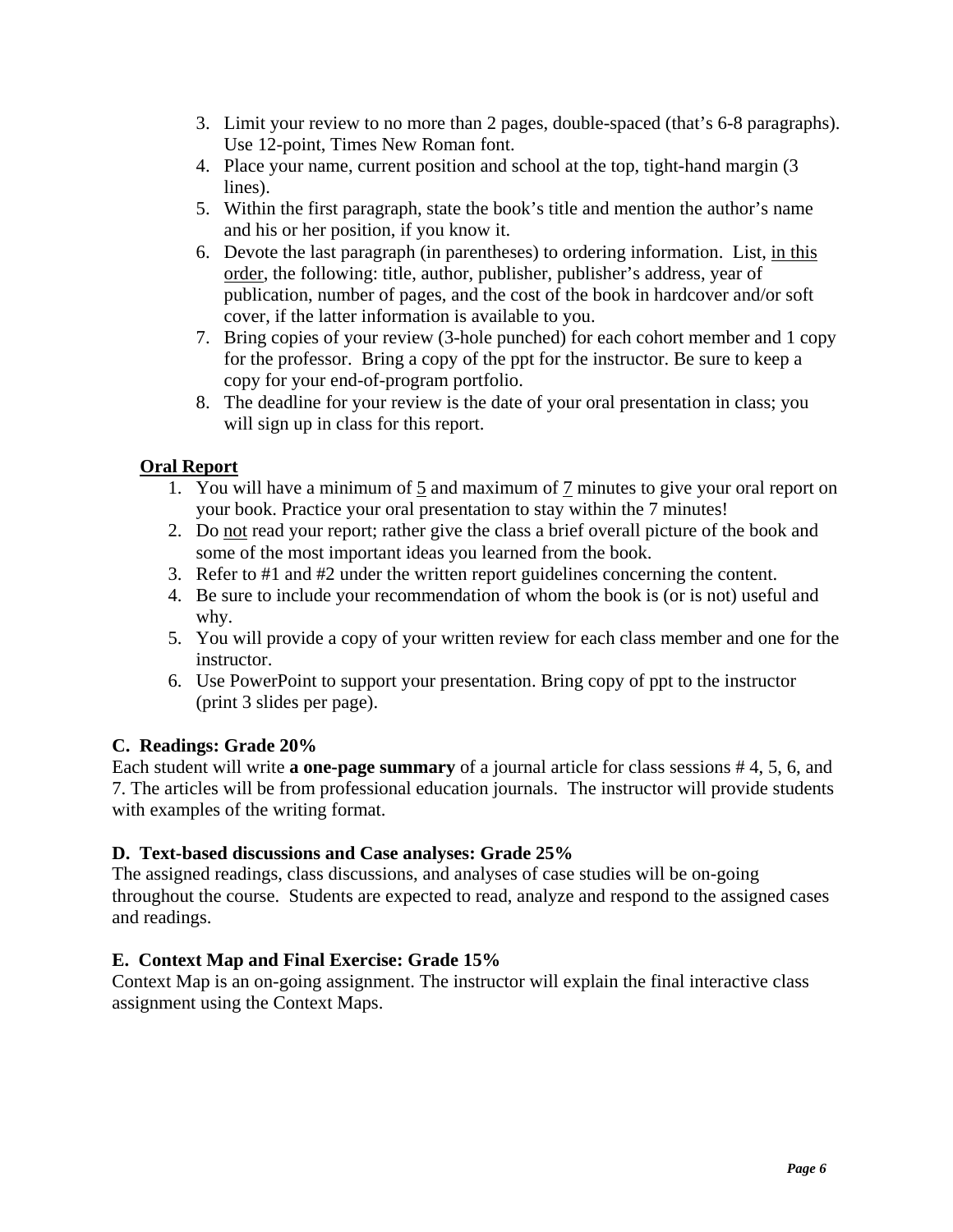# **EDAD 610 – Fall 2011**

# **Class Schedule and Assignment due dates**

This schedule is a tentative guide for assignments and weekly discussions. The schedule is subject to change upon notice by the instructor. Changes in assignments may be posted in Cougar Courses (Moodle). Students are responsible for checking their CSUSM email on a regular basis for assignment revisions, updates, and cohort announcements.

# Dr. Lindsey

| <b>Session/Date</b>                    | <b>TENTATIVE</b> Activities and assignments                                                                                                                                                                                                                                                                   |  |
|----------------------------------------|---------------------------------------------------------------------------------------------------------------------------------------------------------------------------------------------------------------------------------------------------------------------------------------------------------------|--|
| <b>Session 1</b><br>August 30,<br>2011 | Introductions and "Why I want to be an Administrator"<br>Overview of program, courses, and Field Experiences<br>Cohort activities and experiences by Dr. Lindsey and<br>Dr. Van Vooren.<br>Context Map: Seeing the 'big picture''<br>Introduction to Chance's Chapter 1 and Lindsey's Cultural<br>Proficiency |  |
| <b>Session 2</b><br>September 6        | Guest Speaker: Dr. Harry Weinberg<br>Continue to work on Context Maps<br>Read Chance's Chapters 1-4 and prepare for text-based discussions.                                                                                                                                                                   |  |
| <b>Session 3</b><br>September 13       | Sign-up for Book Reviews<br>Role of Public Education in a Pluralistic Society,<br>Text-based discussions Chance's Chapters 1 and 4<br>Case analysis: Chap. 2, 4 and/or 5<br><b>Context Maps due.</b>                                                                                                          |  |
| <b>Session 4</b><br>September 20       | Chance's Chapter 6<br>Case Analysis<br><b>Journal Reading #1 due</b><br><b>EDAD 624A Proposals Due</b>                                                                                                                                                                                                        |  |